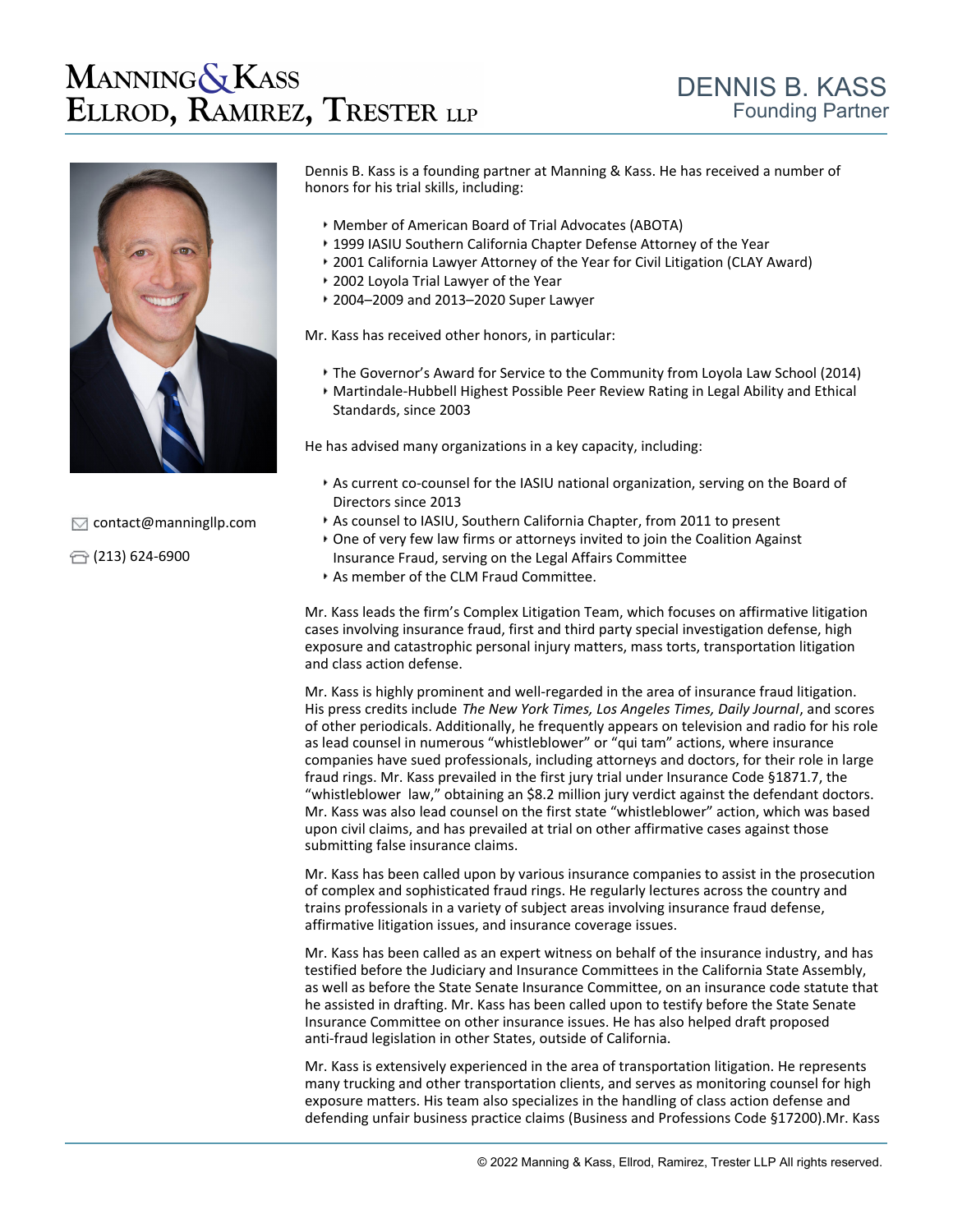## **MANNING & KASS** ELLROD, RAMIREZ, TRESTER LLP

has served as both an arbitrator and as a mediator since 1993. He graduated from UCLA in 1984 with a joint degree in political science and psychology. He received his JD from Loyola Law School in 1988. He has served as a mentor for law students for many years.

#### **Selected Appellate Decisions**

- *[People ex rel GEICO v. Cruz](https://www.lexis.com/research/retrieve?_m=ff9809a617e07e3c41946e69c8df7dec&docnum=48&_fmtstr=FULL&_startdoc=41&wchp=dGLbVzt-zSkAl&_md5=a624a34d9d894d1b1f8f1cf0b3536763)*, (2016) 244 Cal. App. 4th 1184.The first case to make clear that California's anti-fraud statute, Insurance Code section 1871.7, does not require damages or detrimental reliance to assert a cause of action.
- *[People ex rel. Fire Ins. Exchange v. Anapol](https://www.lexis.com/research/retrieve?_m=a3a3f3c5491609619da921aee2262a4b&docnum=53&_fmtstr=FULL&_startdoc=51&wchp=dGLbVzt-zSkAl&_md5=b61d0113561637533b7c93edb2302228)*, (2012) 211 Cal. App. 4th 809. Attorneys who were sued for insurance fraud and capping, unsuccessfully filed an anti-SLAPP motion. Appellate Court upheld trial court's denial of SLAPP motion, allowing civil prosecution to continue.
- *[People ex rel. Allstate Insurance Co. v. Muhyeldin](https://www.lexis.com/research/retrieve?_m=ff9809a617e07e3c41946e69c8df7dec&docnum=44&_fmtstr=FULL&_startdoc=41&wchp=dGLbVzt-zSkAl&_md5=a624a34d9d894d1b1f8f1cf0b3536763)*, (2003) 112 Cal. App. 4th 604. Appellate Court upheld \$8.2m jury verdict, finding that the burden of proof under Ins. Code 1871.7 is by a preponderance of the evidence; that an insurer has standing to sue under 1871.7; and that upcoding CPT codes is actionable under 1871.7.
- *[People ex rel. Allstate Ins. Co. v. Weitzman](https://www.lexis.com/research/retrieve?_m=4e67cb09fa72cbd5bfb3b4dd95e9e1a6&docnum=16&_fmtstr=FULL&_startdoc=11&wchp=dGLbVzt-zSkAl&_md5=cc47f7e551d805b4d7888063d0a225f7)*, (2003) 107 Cal. App. 4th 534; 132 Cal. Rptr. 2d 165. Appellate Court overturned the dismissal of a \$105m lawsuit against an alleged fraud ring, for the first time interpreting the public disclosure and original source defenses.
- *[Shekhter v. Financial Indemnity Co.](https://www.lexis.com/research/retrieve?_m=3a84702cdecb3e6feb4ba57db0b371d9&docnum=1&_fmtstr=FULL&_startdoc=1&wchp=dGLbVzt-zSkAl&_md5=b9393b5df3fa9da27f30991f77d20caa)*, (2001) 89 Cal. App. 4th 141; 106 Cal. Rptr. 2d 843. A defendant in an action under Ins. Code 1871.7 attempted to sue the attorneys civilly prosecuting the case. The appellate court overturned the denial of an anti-SLAPP motion, dismissing the case and holding that a single cause of action may be the subject of an anti-SLAPP motion.
- *[Simmons v. Allstate Ins. Co.](https://www.lexis.com/research/retrieve?_m=58cf0adfdab41b89b0cd091d64c183a1&docnum=31&_fmtstr=FULL&_startdoc=31&wchp=dGLbVzt-zSkAl&_md5=fa21b128dbca21bedc4e008a4d2a1c6b)*, (2001) 92 Cal. App. 4th 1068.; 112 Cal. Rptr. 2d 397. Defendant in Unfair Business Practices lawsuit attempted to sue the opposing attorneys for defamation. The Appellate Court upheld the dismissal per the anti-SLAPP motion filed by the carrier, denying leave to amend where some verbiage fell within the anti-SLAPP statute and other language did not.
- *[People ex rel. 20th Century Ins. Co. v. Building Permit Consultants, Inc.](https://www.lexis.com/research/retrieve?_m=58cf0adfdab41b89b0cd091d64c183a1&docnum=39&_fmtstr=FULL&_startdoc=31&wchp=dGLbVzt-zSkAl&_md5=fa21b128dbca21bedc4e008a4d2a1c6b)*,(2000) 86 Cal. App. 4th 280; 103 Cal. Rptr. 2d 71; Defendants unsuccessfully pursued and anti-SLAPP motion in response to an action under Ins. Code 1871.7 arising from alleged fraud stemming from the Northridge earthquake. Defendants unsuccessfully argued that the submission of insurance claims was protected activity.

### **Selected Trials**

- *People ex rel Allstate v Hisham Muhyeldin, et al.* The first trial under Insurance Code section 1871.7 by an insurer against two medical doctors, one chiropractor and their entities for alleged insurance fraud involving upcoming and billing for services not rendered. **Result: \$8,200,000.**
- *People ex rel Farmers v. Hollywood Auto Body et al.* Insurance Code section 1871.7 action against a body shop and its owners for the alleged submission of false insurance claims for billing for services not rendered and substituting automobile parts. **Result: \$250,000.**
- *Celestino v. Chen***.** Automobile accident involving serious bodily injuries. Plaintiff waived all economic damages and tried to incorporate "reptile theory" arguments, demanding \$10,000,000. **Result: Defense verdict.**
- *Martinez v. Nathans***.** Automobile v. pedestrian accident, with very severe claimed